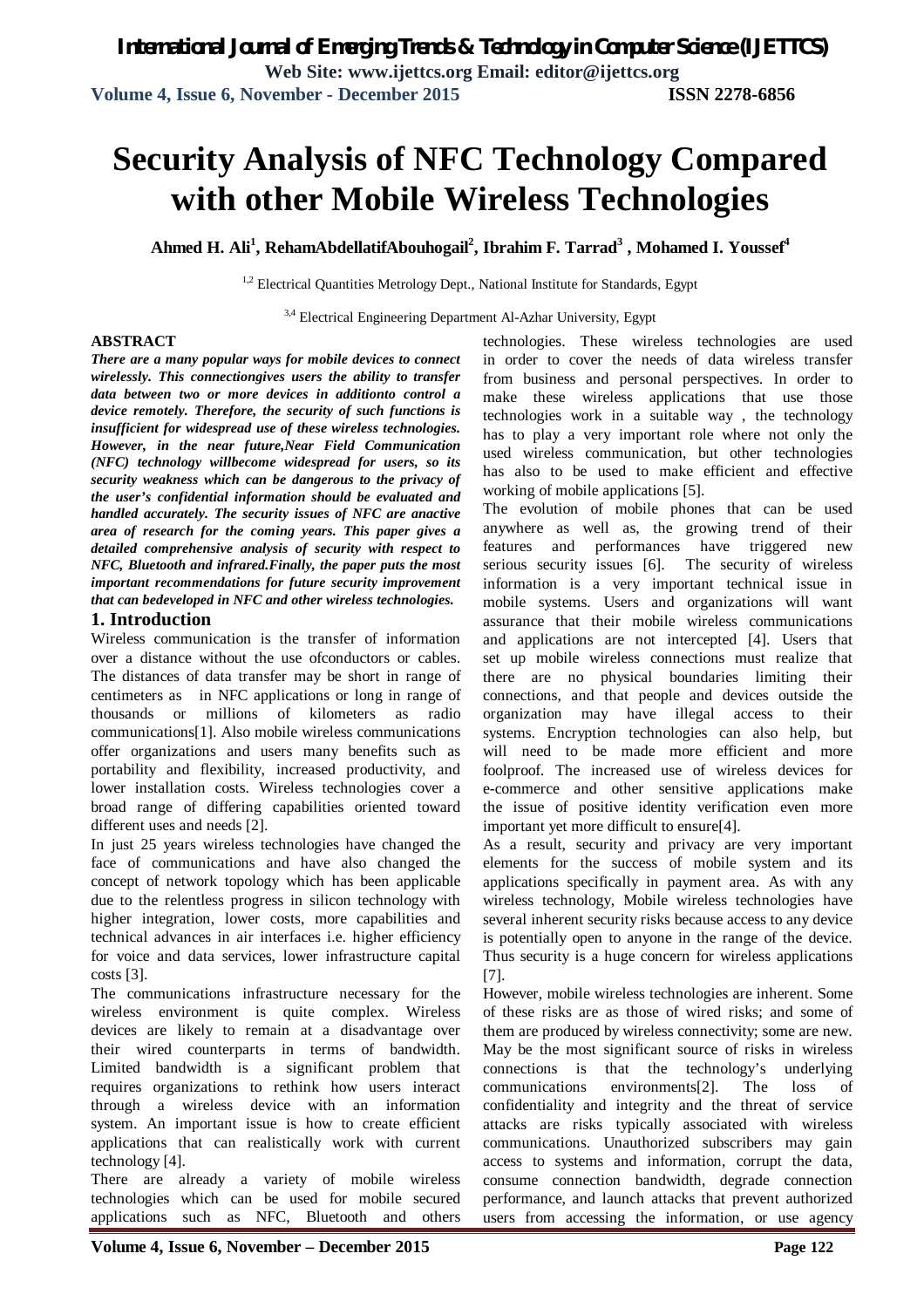### **Volume 4, Issue 6, November - December 2015 ISSN 2278-6856**

resources to launch attacks on other connections channels[2].

The remaining part of this paper is organized as follows: in the next section, we make a briefoverview of mobile wireless technologies (NFC, Bluetooth and infrared). In section 3, we will focus on security analysis for NFC wireless technology .Then In section 4 we explains security concerns for Bluetooth and main recommendations to avoidattacks and threats and in Section 5 a brief definition for infrared security was presented and finally in section 6we present our concluding remarks.

### **2. Overview of Mobile Wireless Technologies**

In recent years, mobile wireless technology has given rise to a large number of available mobile tools and their applications are becoming more and more advancedsystems [8]. Therefore, many mobile applications use its wireless technology to communicate with otherdevices. Many mobile applications have equipped with wireless technology such as NFC, Bluetooth and others etc. This leads to a great possibility that the cellphone can control the user automatic needs[8].



**Figure 1:** Mobile Wireless technologies.

### **3. Overview of Mobile Wireless Technologies Security Requirements**

In the time being, wireless technologies suffer from many disadvantages, including security weaknesses and lack of locations management. Advancedresearch is also necessary to determine and evaluate the scalability of wireless technologies in terms of users, distance, and transactions. Before those technologies become widely used, many restrictions must be overcome. The future of wireless technologies is depending on how the technology and business issues are evaluated. Also one major issue would be the cost of services [9].

The security issues in mobile wireless system are onfidentiality, authentication, integrity, authorization, andnon-repudiation, below is the definition of each one [9].

- b. **Authentication**: each corresponding mobile user must be able to trust the identity claimed.
- c. **Integrity**: the transmitteddata should not bemodified by others, knowingly orunknowingly.
- d.**Authorization**: parties involved must be able to verify if everyone involved in a transmission process isallowed to make actions.
- e. **Non-repudiation**: No one should be able to claim that the confidential data on his/herbehalf was made without their knowledge.

In the following sections, a detailed discussion for NFC and Bluetooth technologies are explained.Also,a brief introduction for Infrared technology is presented.

### **4. NFCOverview and Security Analysis 4.1 NFC overview**

NFC stands for Near Field Communication. The specification details of NFC can be found in ISO 18092 [7]. The main characteristic of NFC is that it is a wireless communication technology with a working distance limited to about 10 cm. Short distance is one of specific characteristic of NFC if compared by all other technologies, among the latest technology NFC is the only technology which is developing at a faster rate and accepted worldwide [10]. Cellphones use NFC technology to pair with Bluetooth headsets, media players and speakers. The pairing of such devices with NFC is done with one tap with its NFC-enabled devices [10].

Also, NFC technology is an extension of several Radio Frequency Identification (RFID) proximity communication standards. It is basically a mixed between RFID standards and additional features are described in two new standards. The two main new features which added in the standards are peer-to-peer (P2P) connections between two active NFC mobiles and the emulation of a passive proximity RFID tag[11]. The NFC technology mainly focuses on contact-less smartcards that operate at a frequency of 13.56 MHzwith the introduction of several pervasive devices [11].

NFC can operate in many modes. The modes are determined whether a mobile phone creates its own Radio Signal (RF) field or whether a device retrieves the power from the RF field generated by another mobile phone[7]. In case of themobile device generates its own field it is called an active device, otherwise it is called a passive one. Active devices usually have a power supply; passive devices usually don't. When two devices communicate there are three different configurations are possible. Applicable configurations are listed intable 1. These configurations are important because the way data is transmitted depends on whether the transmitting device is in active or in passive mode[12].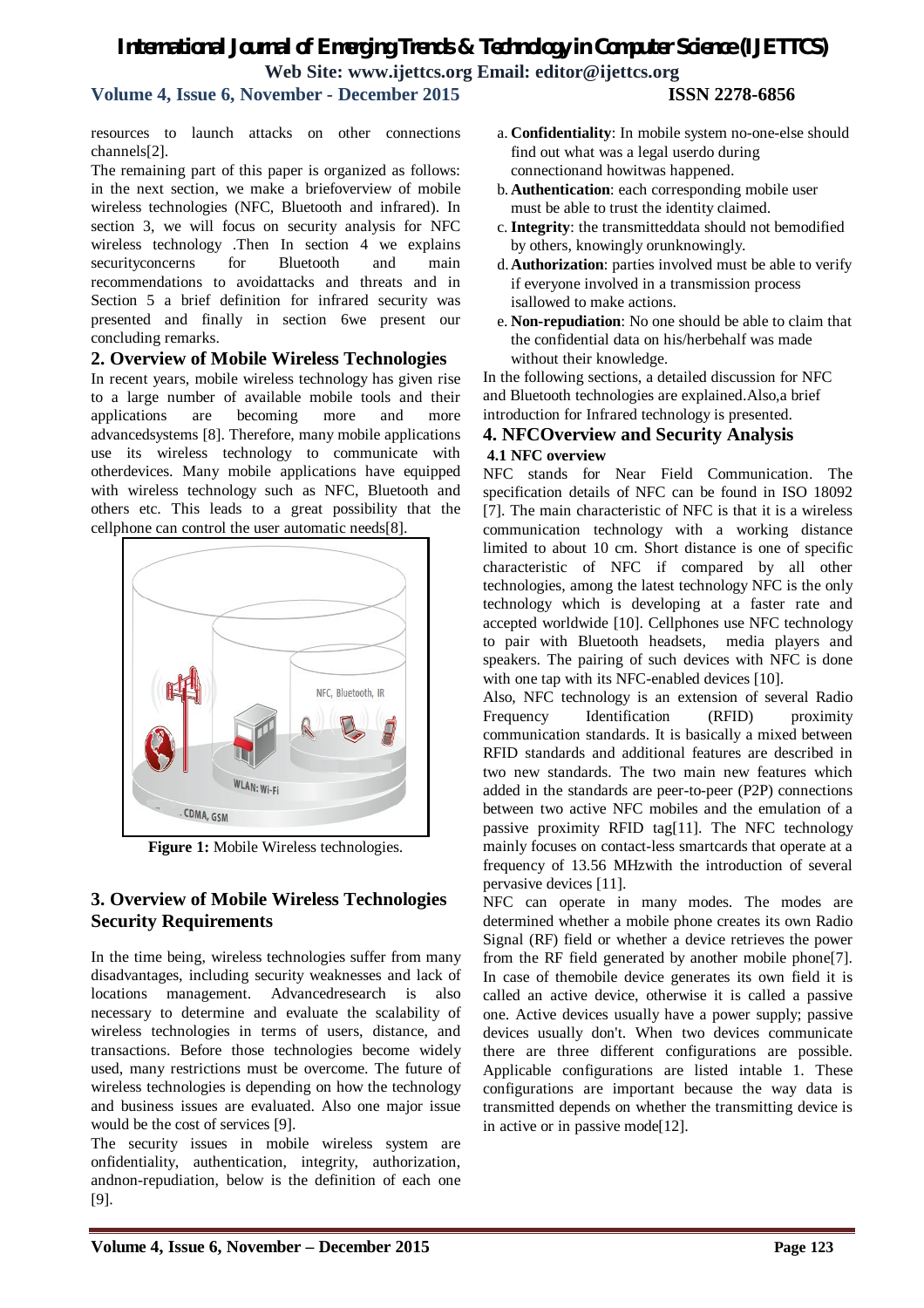### *International Journal of Emerging Trends & Technology in Computer Science (IJETTCS)* **Web Site: www.ijettcs.org Email: editor@ijettcs.org Volume 4, Issue 6, November - December 2015 ISSN 2278-6856**

**Table 1:** NFC Applicable Configuration

| <b>Device</b> | Device B | <b>Description</b>        |
|---------------|----------|---------------------------|
| A             |          |                           |
| Active        | Active   | When a device sends data  |
|               |          | it generates an RF field. |
|               |          | When waiting for data a   |
|               |          | device does not generate  |
|               |          | an RF field. Thus, the RF |
|               |          | field is alternately      |
|               |          | generated by Device A and |
|               |          | Device B                  |
| Active        | Passive  | The RF field is generated |
|               |          | by Device A only          |
| Passive       | Active   | The RF field is generated |
|               |          | by Device B only          |

In additional to the active and passive mode, there are two different roles for each deviceto play in NFC communication. NFC is based on a message and reply concept. This means one device (assumed its name is A) sends a message to another device (named B) and device B sends back a reply. It is not possible for device B to send data to device A without first receiving some message from device A, to which it could reply. The role of the device A which starts the data exchange is called initiator, the role of the other device is called target. The following table lists all possible combinations of this role with respect to the active or passive mode. Only the combination Initiator and Passive is not possible[12].

| <b>Table 2:</b> Possible Combination of NFC Roles |  |  |
|---------------------------------------------------|--|--|
|---------------------------------------------------|--|--|

|                | <b>Initiator</b> | <b>Target</b> |
|----------------|------------------|---------------|
| Active         | Possible         | Possible      |
| <b>Passive</b> | Not Possible     | Possible      |

Furthermore, it should be mentioned that NFC communication is not limited to a pair of two devices. In fact, one initiator device can talk to multiple target devices. In this case, all target devices are enabled at the same time. But before sending a message, the initiator device must select a receiving device. The message must then be ignored by all non-selected target devices. Only the selected target device is allowed to answer to the received data. Therefore, it is not possible to send data to more than one device at the same time [12].



**Figure 2:** NFC modes

### **4.2 NFC Security Attacks and Recommendations**

Due to contactless reading and identification of transponders of NFC without a line of sight, privacy as other security concerns go hand in hand with NFC technology. As the standardization of integrating NFC into mobile devices is still ongoing, there is a chance that security and privacy issues are well considered. Hence, we analyze devices and technology as far as possible toprovide a comprehensive discussionabout the main issues related toNFC [13].

By using a shorter communication range and special communication protocols, NFC should be able to overcome security problems, different types of attacks can be executed on the way NFC compliant devices connections as listed below[14]:

**1-Eavesdropping**: Eavesdropping is the most occurred attack on wireless communications. using an antenna and analysis tool an attacker can listen to any confidential information being sent between mobile devices[14] . Due to the close distance in additional to low power RF field of communicating for NFC devices, it can be stated that NFC communications are hardlyvulnerable to eavesdroppingif compared with other mobile technologies.

**2- Data Modification:**an attacker needs more advanced and harmful attacks. Attackermay betry to modify the transferring data. NFC is protectedagainst attacker's data modification by manyscenarios. By using 106k Baud in active mode it gets impossible for an attacker to modify all the data transmitted via the RF link. Also, NFC devices can check the RF field while transmitting data and when an attack is detected,the device will stop sending more data.

As shown in figure 3, attacker (Eve) will listen to the communication channel between devices (Alice and Bob) and try to modify the data which is transmitted via the NFC channels. In the simplest case, the attacker needs to disturb the communication such that the target device is not able to get the data sent by the initiator device.[15].



Figure 3: Eavesdropping and Data Modification Threats

**3-Data Corruption**:Instead of just listening an attacker can also try to modify the data which is transmitted via the NFC connection channel for example attackerneeds to disturb the communication such that the receiver is not able to understand the data sent by the other device.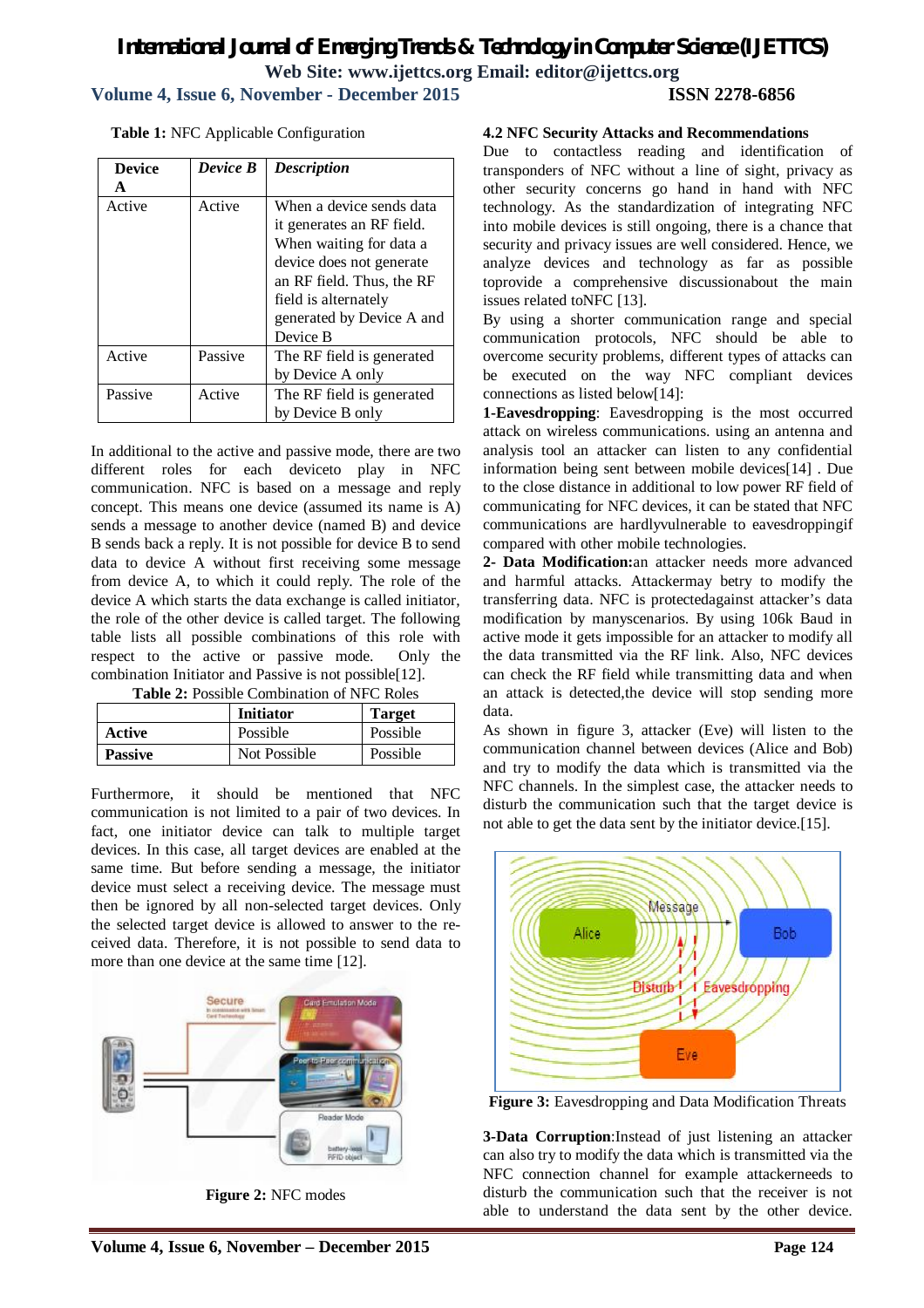### **Volume 4, Issue 6, November - December 2015 ISSN 2278-6856**

Avoiding Data corruption can be achieved by transmitting valid frequencies of the data spectrum at a correct time. [12].

**4-Data Insertion**: This means that the attacker inserts messages into the data exchange between two devices. But this is only possible, in case the answering device needs a very long time to reply. In this case, the attacker can send his data before the initiator to the target device. The insertion will be applied to the channel, only, if the inserted data can be transmitted, before the original device begins the answer. [12].

From the previous discussion, we can conclude that there are three possible countermeasures. One is that the answering device answers with no delay. In this case, the attacker cannot be faster than the correct device. The attacker can be as fast as the correct device, but if two devices answer at the same time no correct data is received. The second possible countermeasure is listening by the answering device to the channel during the time, it is open and the staring point of the transmission. The device could then detect an attacker, who wants to insert data. The third option again is a secure channel between the two devices.

**5-Man-in-the-middle:** In MITM attacks, two parties are tricked into thinking they are communicating securely with each other, while the attacker actually sits in between them, communicating with both. The attacker gets messages from one device and then sets up a new communication channel with the second device. Then, he catches the reply of the second device and sends his own response to the first device. [14].As already it is practically impossible to do a Man-in-the-Middle-Attack on an NFC link. The recommendation is to use activepassive communication mode which the RF field is always generated by one of the valid parties. So, if the active party listen to the RF field while sending data will be able to detect any disturbances caused by a potential attackerwhich will be considered a good solution.

Also, establishing a secure channel between two NFC devices is clearly the best approach to protect againsteavesdropping, data modification attack, and enhance the inherent protection of NFC against Man-inthe-Middle-Attacks. A standard key agreement protocol based on RSA or Elliptic Curves could be applied to establish a shared secret between two devices. The shared secret can then be used to derive a symmetric key like Data Encryption Standard (3DES) or Advanced Encryption Standard (AES), which is then used for the secure channel providing confidentiality, integrity, and authenticity of the transmitted data. Various modes of operation for 3DES and AES could be used for such a secure channel [15].

Compared with the common mobile phone, the most important component in NFC phone is the Secure Element(SE), which is an integrated circuit can provide some secure functions such as encryption, digital signature and secure storage, and so on. SE is connected with the NFC Controller for proximity transactions, and the host controller is able to exchange data with the SE[16]. The physical link between SE and the NFC controller has not yet been defined. All privacy data and valuable data are stored on SE[16].

To eliminate or alleviate the security threats of NFC based phone NFC systems, the mitigation plan can be made from two aspects: technique and usage. Technical solutions are based on some security mechanisms used in all the different components of the NFC system. While the usages emphasize the matters and security rules to which users should pay more attention in the data transmission. The following subsection gives the threats mitigation plan from two aspects,technical and usage recommendationswhich described as below.

#### **1-Technical Security Recommendations Prospective**

The technical solution of NFC threats mitigations depends on the components that will be mentionedbelow:

### **A-Secure mechanisms for Secure Element (SE)**

- Access control mechanism for SE, such as to restrict the numbers of PIN or password trials, and set a lifecycle and a fixed number of operations that can be performed for each user authentication.
- The mechanism of cryptographic keys recovery, but it should not be able to recover data which the user has invalidated.
- Confidential data should be stored encrypted.
- The data transmission records should have time stamp to prevent the replay or substitution attack.
- Detect the integrity of NFC hardware, especially the main modules of NFC, and support the bilateral authentication between SE and baseband chip.
- Forbid loading or even downloading the software without signatures using NFC applications.

#### **B- Security mechanism for baseband chip**

Detect the integrity and authenticity of applications running in NFC phone:

- Prevent the hijacking of PIN.
- Set a specific secure domain for each application, and restrict accessing other application's private data.
- The sensitive data that handled by the application should avoid being extracted the secret information on this data, even if the memory is dumped.
- Bilateral authentication with SE.

**C- Secure mechanisms for NFC chip**:To avoid being read arbitrarily the ID or tag in NFC chip by other NFC device, NFC chip should support the function of turning on and off the NFC module.

### **2-Usages Security Recommendations Prospective** The usage solutions of NFC threats mitigations dependon the components that will be mentioned below:

### **A-Security Awareness to users**

Some security awareness should be trained to users who use the NFC phone in offline payment. It includes that the user should know how to correctly use their NFC phone, how to spot potential attacks and deal with the threats latent in NFC phone, how to prevent their phone from being stolen, lost or damaged, and how to keep their PIN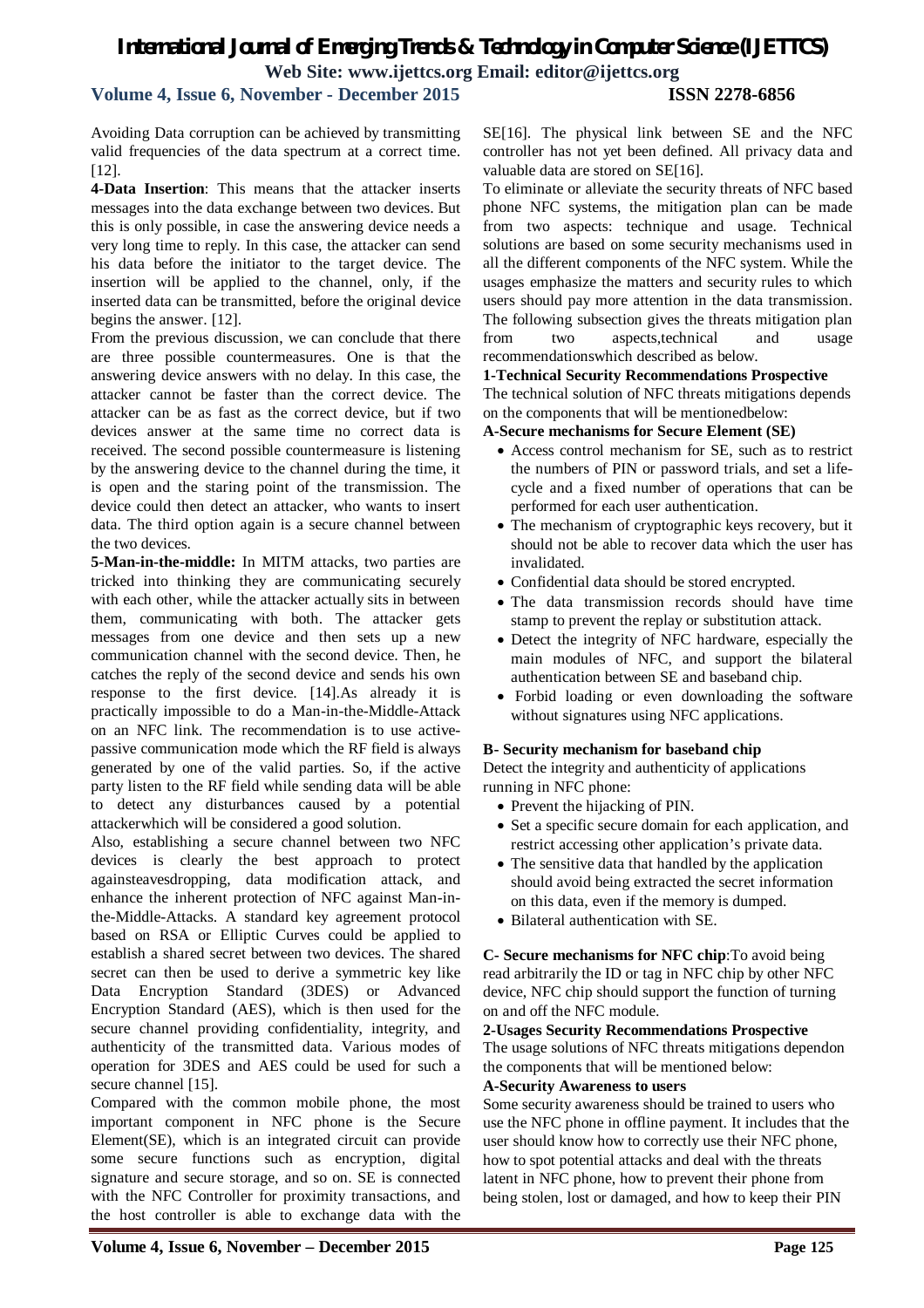## **Volume 4, Issue 6, November - December 2015 ISSN 2278-6856**

or password secret, and set a secure password for your phone.

B- Secure guard of operating system and applications

- The right using of phone operating system and applications to avoid download malicious software;
- Installing updated anti-virus and firewall software programs.

### **4.3 NFC CryptographyTools and Security Protocols**

The NFC-SEC is a series of NFC security standards that specify cryptographic mechanisms using the Elliptic Curve Diffie-Hellman (ECDH) protocol for key agreement and the AES algorithm forsecurity and data encryption and integrity. NFC standardused to establish a secure communication channel between two NFCdevices that do not share any common secret prior to their communication over a non-secure and public medium. Table 3 presents a summary of the security topics provided by these standards [17].

|  |  |  | Table 3: Summary of Provided Security topics |
|--|--|--|----------------------------------------------|
|--|--|--|----------------------------------------------|

| <b>Protocol</b> | <b>Protocol Topics</b>            |  |
|-----------------|-----------------------------------|--|
| NFC-SEC         | Eavesdropping, Data Modification  |  |
| NFC-SEC-        | Shared Secret Service (SSE)       |  |
| 01              | - Elliptic Curve Diffie-Hellman   |  |
|                 | (ECDH) KeyExchange (192 bit)      |  |
|                 | - Key derivation and confirmation |  |
|                 | (AES 128 bit)Secure Channel       |  |
|                 | Service (SCH)                     |  |
|                 | - - Data encryption (AES 128 bit) |  |
|                 | -Data integrity (AES 128 bit)     |  |

### **4.3.1 Overview of NFC Elliptic Curve Diffie-Hellman scheme**

Elliptic Curve Diffie-Hellman scheme (ECDH) is the most used security protocol when two different devices is communicating using the NFC standard [18]. ECDH is one of the key agreement schemes protocols which its main objective is to establish a secure wireless connection over an insecure channel as shown in Figure 4. ECDH is designed to provide many security goals which depends on the NFC applicationfunctions include key authentication, key authentication and known-key security [18].



**Figure 4:** How ECDH works

ECDH keyagreement protocol used to enable two users to create a sharedsecret agreement. The ECDH protocol depends on twopublic parameters: p and g. Parameter p is a large primenumber, and parameter g is an integer which is less than p.These two parameters are exchanged over a non-secureline. After both Alice and Bob receive the two publicparameters, they select private integers. Alice chooses parameter a,and Bob chooses b. These values are referred to asprivate keys. Alice and Bob then create public keys byusing the public parameters and their private keys. Aliceuses  $(g^{\wedge}a)$  mod p, and Bob uses  $(g^{\wedge}b)$ mod p. Theseare asymmetric keys because they do not match. Aliceand Bob exchange these public keys and use them tocompute their shared secret agreement. ECDHmathematics guarantees that both Alice and Bob willcompute the same shared secret agreement, althoughthey do not know each other's private keys. ECDH is described in Figure 5[19]:



**Figure 5:** ECDH Protocol

### **5.Bluetooth Security Analysis 5.1 Bluetooth overview**

Bluetooth SIG (Bluetooth Special Interest Group) was established in 1998. It developsBluetooth technology and brings new Bluetooth enabled devices to the market. Bluetooth version 1.0 was found in 1999.[17].Bluetooth is a wireless technology for short distance wireless data transmission and two-way voice transfer with data rates up to 3 Mb/s. Bluetooth also operates at 2.4 GHz frequency Bluetooth used to connect any kind of Bluetooth enabled device to another one. The range of Bluetooth communication distance is from 10 to 100 meters indoors [20].

Using Bluetooth a securedcommunication channel between two devices called 'pairing' are established by exchanging shared secret codes referred to as PIN. An initiator device called 'master' device has the option of pairing with up to seven target devices called 'slaves' devices establishing a network called a piconet[21].User can transmit any type of files e.g. photos from the mobile phone devices with a camera to his computer which can resend it to configured printer using Bluetooth technology. All of that can be done without cables as illustrated in Figure 4.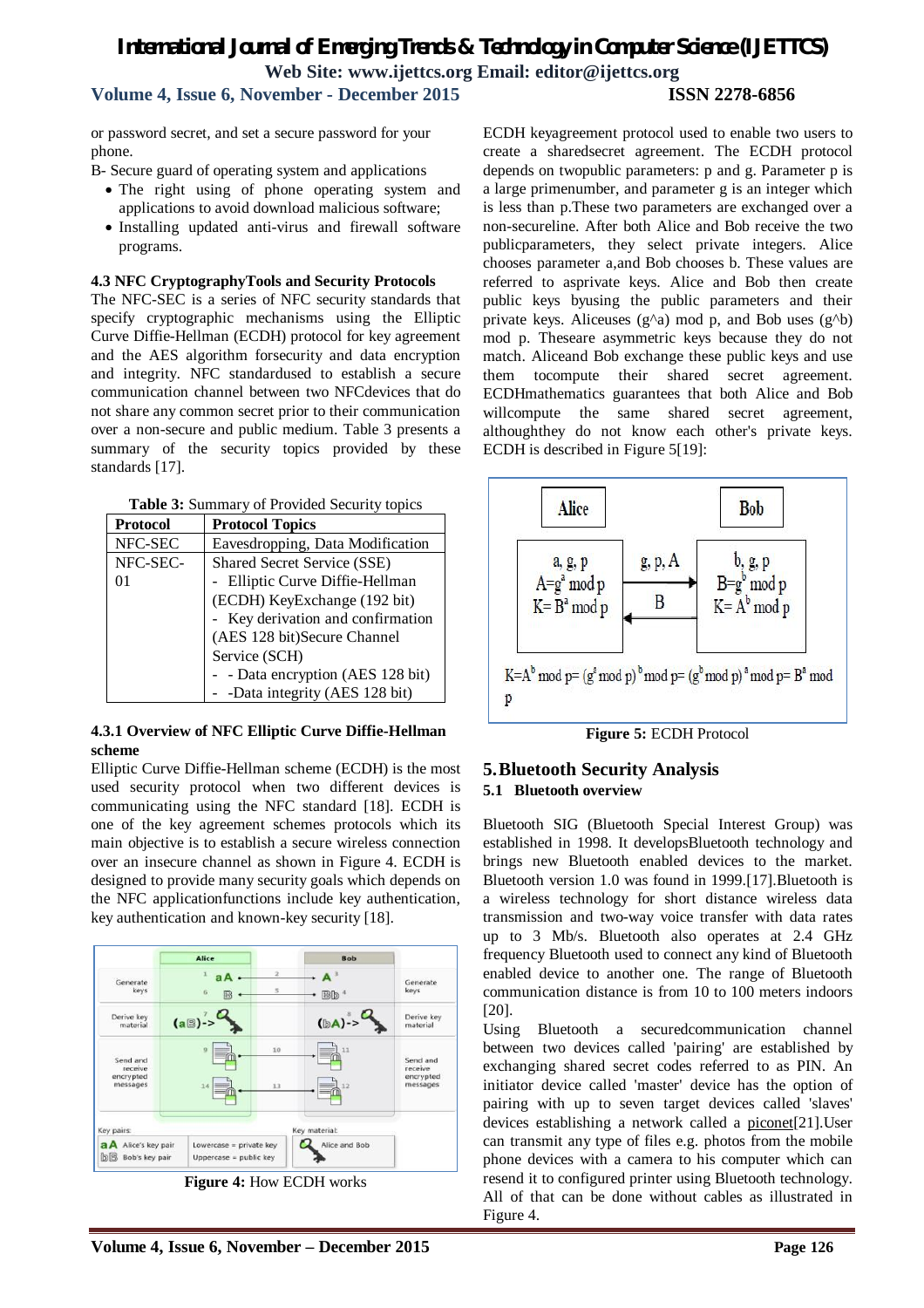*International Journal of Emerging Trends & Technology in Computer Science (IJETTCS)* **Web Site: www.ijettcs.org Email: editor@ijettcs.org Volume 4, Issue 6, November - December 2015 ISSN 2278-6856**



**Figure 4:** Bluetooth usage scenarios

Bluetooth wireless technology embedded with many mobile phones,computers, cameras, laptops was accepted as a replacement of cables to enableinformation sharing/exchanging among devices. Also it can be used for web connectivity, online gaming and many more.However, any time a user is transmitting or receivingdata, he can befaced spammers, hackers and attackers[8].

#### **5.2 Bluetooth Security Analysis**

Security topic has a major role in the uses of Bluetooth technology. The Bluetooth SIG has delivered much effort in order to let Bluetooth a secured technology. Many security measures have been developed at different protocol levels, the basic Bluetooth security setting depends on the user's Bluetooth device, who take a decision about the discoverability and connection options. Generally, Bluetooth discoverability and connection options are classifiedas three operation modes which are as follows[21]:

• **BluetoothPrivate Mode**: The device is hidden and cannot be detected. A connection will be established only if the Bluetooth device address (BD\_ADDR) of the device is known to the prospective master device.

• **Bluetooth Silent Mode**: The device will never connect to other device. It just monitors the Bluetooth traffic.

• **Bluetooth Public Modes**: The device can be discovered and connected to any other devicein this case; it is called adiscoverable device.

In addition to above mentioned operations modes, there are also different Bluetooth security modes that a device canimplement. These security modes are listed below[18].

• **BluetoothNon-secure:** The Bluetooth device isn't initiating any security measures**.**

**• Bluetooth Service-level enforced security mode:** Bluetooth devices can establish a non-secureAsynchronous Connection-Less (ACL). Security procedures are initiated after a Logical Link Control and Adaptation Protocol (L2CAP) connection oriented orL2CAP connection-less channel request is made.

•**BluetoothLink-level enforced security mode:** Security mechanism are initiated when an ACLlink is established and before any channel request called.

• Bluetooth **Service-level enforced security mode (SSP):** This mode is similar to mode Service-level enforced

security mode, but Bluetooth devices using secure simple pairing (SSP).

Bluetooth technology security includes three major areas which areauthentication, authorization and encryption. Authentication always used for confirming the validity of the identity of one piconetmember to another. After authentication success and depends on the valid identity of the user a determinationof the client's authorization levelevaluated. The Encryption is used for encoding the data being sent between Bluetooth devices in the method that eavesdroppers cannotget its contents[20].

Bluetooth devices always begin their connection with the same PIN number that is used for generating several 128 bit. Each two paired devices can have a different PIN code for providing trusted connection channel [20].

Bluetooth wireless technology has many vulnerabilities issues due to the following reasons [22]:

- Encryption is an optional action
- Users sometimes use weak PINs whichcan be guessed by attackers.
- Bluetooth uses unit keys are insecure
- Weak protection of integrity
- Different quality of random number generator.

Now by seeing these vulnerabilities how many of you start thinking that why we have chosen the same PIN for connecting to each and every other device. The following additional aspects should also be considered [22]:

- Mobile devices are exposed to a higher risk of theft than stationary devices.
- All that is needed to use a Bluetooth device is for the device to authenticate itself; normally the user does not have to authenticate himself to the device. When a mobile , paired devices go missing, unauthorized third parties will thus normally be able to use them immediately.
- Bluetooth device addresses can be manipulated with suitable equipment (flash memory).
- Again, in ad hoc networks there exists a danger that computer viruses and Trojan horses could spread.

Also, Bluetooth secured channel depends on users, below are recommendations for Bluetooth application users [22]:

- 1.Did not accept all unknown pairing requests.
- 2.Disable Bluetooth when not needed.
- 3.When using pairing key, user have to use complex and none guessable PIN keys.
- 4.Keep your device updated by firmware and latest update of Bluetooth software's.
- 5.User's device should have an updated version of good antivirus.
- 6.Away device should be in hidden mode (none discoverable).
- 7. Comply with all applicable directives, policies, regulations, and guidance.
- 8.User has to use encryption before connecting Bluetooth devices.
- 9.Keep devices as close together as possible when Bluetooth links are active.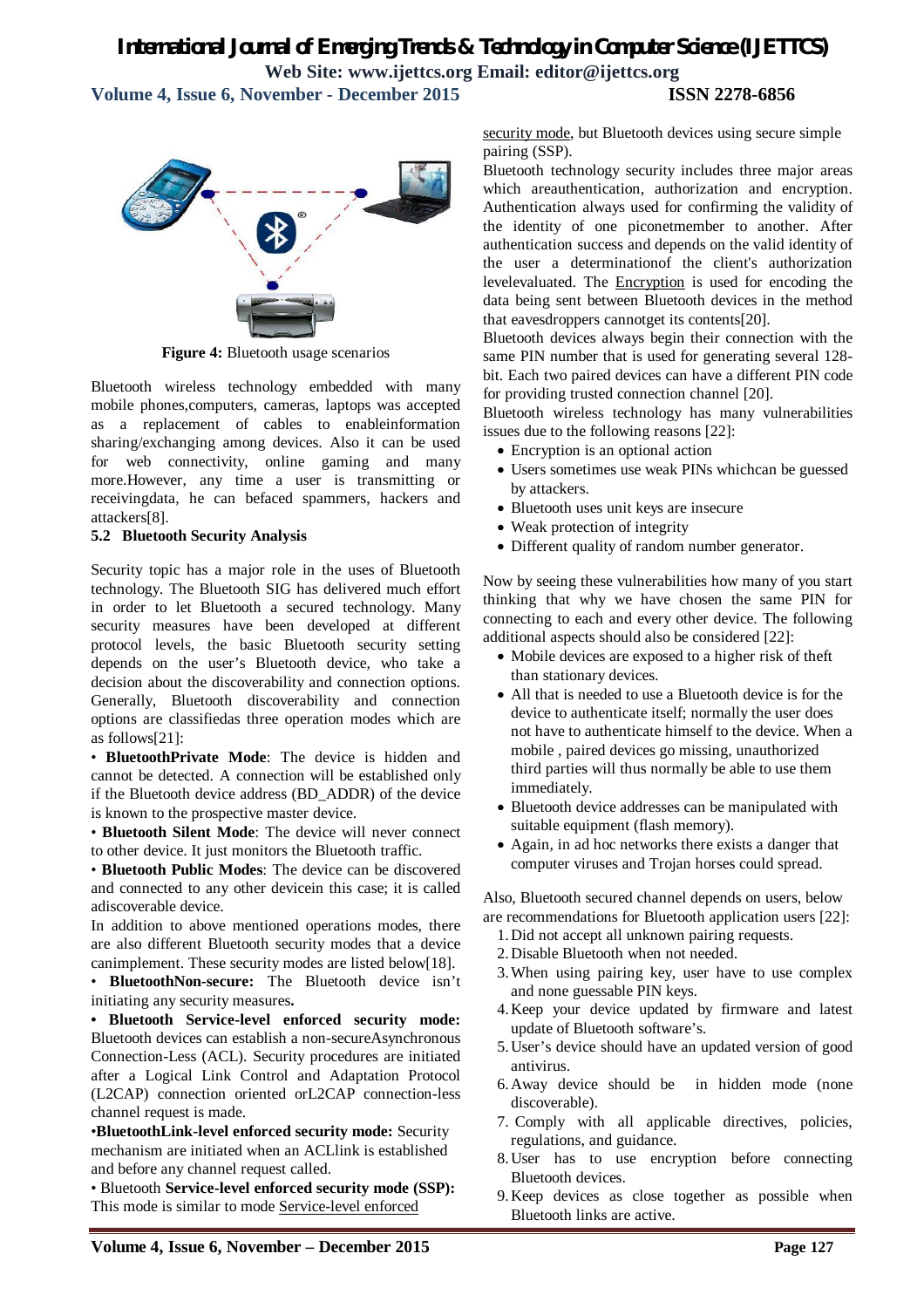### **Volume 4, Issue 6, November - December 2015 ISSN 2278-6856**

10. Maintain physical control of devices at all times. Remove lost or stolen devices from paired device lists.

#### **6.Infrared Wireless Technology 6.1 Infrared Overview**

The Infrared Data Association (IrDA) is a nonprofit organization. Its goal is to develop specifications for infrared wireless communication. The IrDA version 1.0 specification was released in 1994. It was implemented for cheap and reliable short range wireless connections providing data rates up to 115.2 kb/s[20]. Infrared Mobile Communications (IrMC) is a standard for interoperability between mobile communication devices, was also released in 1997. Advanced Infrared Medium Access Control (AIrMAC) standard was released in 1999 for providing Advanced Infrared Wireless systems[20].



**Figure 5:** IrDA line of sight connections

The technology of IrDA wireless local area network is one branch of the IEEE802.II protocol's access network technology. As a medium for short-range or indoor communication, infrared radiation offers several significant advantages over radio. Infrared emitters and detector capable of high-speed operation are available at low cost. The Infrared spectral region offers a virtually unlimited bandwidth that is unregulated worldwide [5]. Today, the IrDA is the widely spread wireless transmission standard. IrDA is a half-duplex wireless technology. IrDA Data is suitable for high speed short range, line of sight and point-to-point cordless data [5].

### **6.2 infrared security analysis**

IrDA does not provide any link-level security[20], which means that no authentication norauthorization is used by IrDA, also alldata is sent unencrypted. This means that authentication, authorization and encryption should be implemented by user at software application level [19].

By the way,IrDA supports only Point-to-Point connections, and works only in case of line-of-sight between two IrDA devices. Also, IrDA communicationrange is only up to 2 meters [20].In spite of IrDA's limited communication range, it is doable to eavesdrop on a IrDA connection by detecting reflected infrared-light and filtering out the surrounding ambient noise[20].

### **7 Conclusion**

This paper presenteda detailed analysis formobile NFC wireless technology security compared by Bluetooth and infrared ones. A list of security issues for eachtechnologywas listed in additional to research recommendations for each one. Regarding NFC and IrDA by itself cannot provide protection against eavesdropping

or data modifications. The proper way for handling this issue is to develop asoftware solution to achieve the user required security level.

Also, NFC technology can operates in three modes with different security levels, the top security level of NFC application can be achieved by using secure connections over NFC using secure element SE. But for Bluetooth, there are an authentication and authorization mechanisms for devices paring.

However, forNFC technology it is hardly to be eavesdropped due to its short range connection supports and low RF power used but it can be happen for Bluetooth due to its long range and high power of its radio frequency.For Bluetooth, user has to follow the same action to avoid attackers. As updating mobile operating system and Bluetooth software versions in additional to installing antivirus and do not enabling Bluetooth when it's not needed.Table 4 containsthe main results of the security analysis for NFC andBluetooth.

| Table4: Summary of the Security Analysis Comparison |  |
|-----------------------------------------------------|--|
| between NFC and Bluetooth                           |  |

|                              | <b>NFC</b>                                                                                                                         | <b>Bluetooth</b>                                                                                                                              |
|------------------------------|------------------------------------------------------------------------------------------------------------------------------------|-----------------------------------------------------------------------------------------------------------------------------------------------|
| <b>Eavesdropping</b>         | Hardly to be<br>eavesdropped<br>due to short.<br>distance between<br>two devices and<br>low power of RF<br>signal and for          | Easy to be<br>eavesdropped<br>Due to long distance<br>between the two<br>devices and high<br>power of RF signal,<br>needs special<br>handling |
| MAN-in-the-<br>middle        | Hardly to be done<br>in case of using<br>Active-passive<br>Additional action<br>needs to be done<br>as mention in<br>section 4.1.b | Easy to be done<br>because the two<br>devices are in active<br>modes and sending<br>data, needs special<br>handling                           |
| Data<br><b>Modifications</b> | Hardly to be done<br>in case of using<br>106K bit rate                                                                             | Easy to be done due<br>to long distance<br>between devices.<br>needs special<br>handling                                                      |
| <b>Secure Element</b>        | Supported and<br>recommended to<br>be used for secure<br>communications                                                            | Not supported                                                                                                                                 |

### **References**

- [1] MuditRatanaBhalla, AnandVardhanBhalla "Generations of Mobile Wireless Technology:A Survey", International Journal of Computer Applications Volume 5– No.4, August 2010.
- [2] Tom Karygiannis, Les Owens "Wireless Network Security", Special Publication , Computer Security Division Information Technology Laboratory,National Institute of Standards and Technology, November 2002.
- [3] Nandini Deb, TusharSaxena , HimanshuGoyal "A Comparative Study of Security Attacks in Bluetooth, Wi-fi and Wimax", Amity University, Amity Institute of Telecom Engineering & Management, 2010.
- [4] Peter Tarasewich, Robert C. Nickerson, Merrill Warkentin "Wireless/Mobile e-commerce: